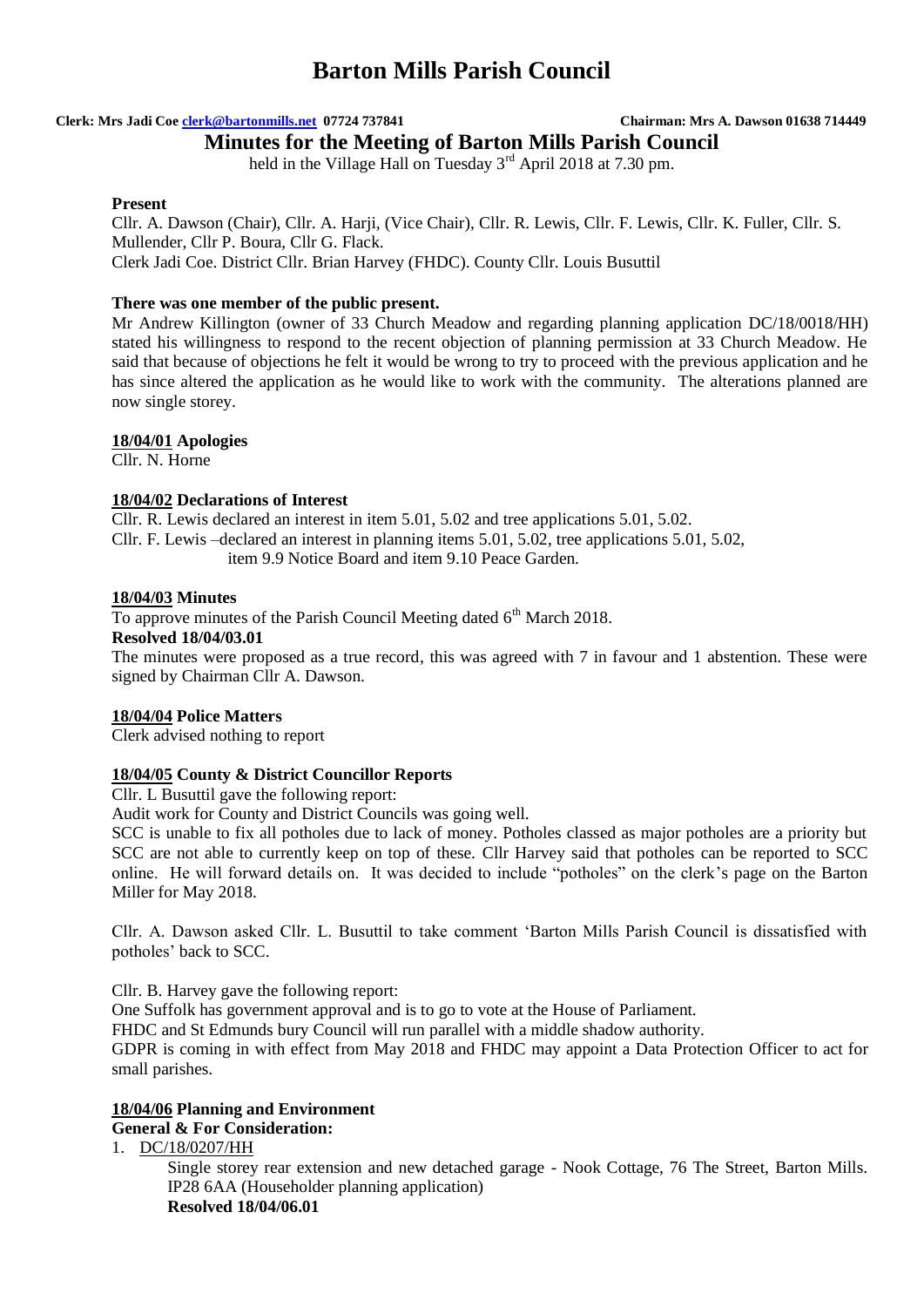# **Clerk: Mrs Jadi Coe clerk@bartonmills.net 07724 737841 Chairman: Mrs A. Dawson 01638 714449**

No objections – unanimous vote

2. DC/18/0208/LB

Single storey rear extension and new detached garage - Nook Cottage, 76 The Street, Barton Mills. IP28 6AA (Application for listed buildings consent) **Resolved 18/04/06.02** No objections – unanimous vote

# 3. DC/18/0018/HH (re-consultation)

Single storey rear extension incl. replacement garage, porch and replacement side dormer – 33 Church Meadows, Barton Mills. IP28 6AR **Resolved 18/04/06.03**

No objections – unanimous vote

# **Tree Applications (for information only):**

- 1. DC/18/0418/TPO Horse Chestnut and Yew – 19 Mildenhall Road, Barton Mills. IP28 6BD No comment made 2. DC/18/0479/TCA Yew tree in conservation area – Brook House, The Street, Barton Mills.
	- No comment made

# **Awaiting Forest Heath decisions and pending appeals:**

1. C/17/2435/FUL

One dwelling following the demolition of an outbuilding. Resubmission – Land adjacent to the Old Maltings, The Street, Barton Mills - Still Pending

### **18/04/07 Clerk's Report & Matters Arising from the Minutes of the Last Meeting**

The clerk reported that she attended SALC last week for an introductory course. From this course she was advised that all correspondence addressed to the councillors needs to be passed onto councillors and this should be put in a folder named 'for your information'. The clerk created this folder and advised she would build this folder and bring it along to each meeting.

Councillors commented that the recent contacting of residents had proved worthwhile as the hedge in question on the Mildenhall Road has been cut as requested by the previous clerk.

Cllr R. Lewis asked if we could write to a resident in Mildenhall Road in regards to a hedge overhanging in the road. Cllr. R. Lewis to find address in question and forward to the clerk to contact. (RL/JC)

### **18/04/08 Correspondence**

 To consider any items of correspondence which require a response from the Parish Council. None

### **18/04/09 Parish Matters**

**1** May 2018 Half Term Football Coaching sessions update

The clerk stated that 50% of the costs for the February Half Term sessions were funded by AC Leisure. The clerk stated she was unsure if going forward AC Leisure would still fund 50% of the costs but she would contact AC Leisure. (JC)

Cllr. A Dawson reported that two afternoon sessions were booked for May Half Term on the Tuesday 29<sup>th</sup> May and Wednesday 30<sup>th</sup> May.

Cllr N. Horne is to be asked to update banners. (NH)

Cllr. P Boura would open the village hall to allow use of the toilet facilities. (PB)

No further sessions will be booked until after the May sessions have taken place and attendance was noted.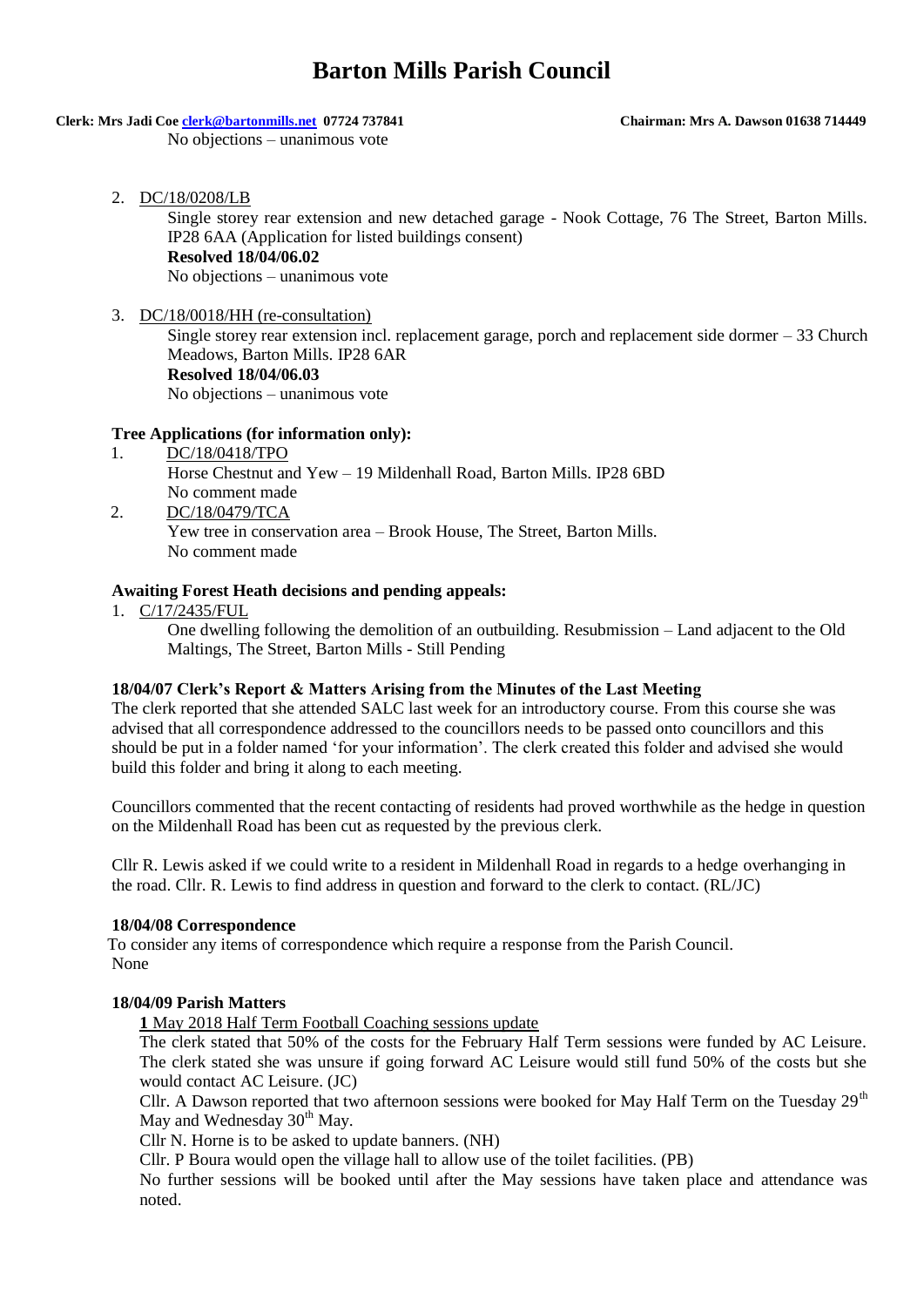### **Clerk: Mrs Jadi Coe clerk@bartonmills.net 07724 737841 Chairman: Mrs A. Dawson 01638 714449**

Councillors wanted to remind members of the public that the use of the village field was for general play only and was not to be used for organised sports activities without prior permission.

It was suggested that a reminder was given to residents via the clerks page within the Barton Miller (JC) and on village notice boards (PB)

# **2** Discuss Annual Parish Meeting Agenda

The meeting is to take place on Tuesday  $1<sup>st</sup>$  May at 7pm prior to the Annual Parish Council meeting. The meeting is run by the Chairman therefore Cllr. A Dawson is to produce Agenda. (AD) Items to include on the Agenda:

- How the Parish Council have spent their precept
- Update on A11, Cllr PB to contact Mr Grimm (PB)
- Update on affordable housing, clerk to contact Isobel Wright (JC)

# **3** Play equipment inspection confirmation

It was agreed that an annual inspection should be carried out by West Suffolk Operations and that Cllr. P Boura would undertake the necessary training and would carry out all other inspections required. (PB) Cllr. Dawson said she would forward Cllr. Boura the list of courses available.

The clerk to contact West Suffolk Operations and organise Annual Inspection. (JC)

# **4** Street light maintenance update

Cllr. P Boura stated that Malcolm Boura had put up the solar lights and that a street light that was out on The Street had now been fixed.

The clerk reported that invoices had been received form both SCC and K & M in regards to the street light maintenance.

### **5** Draft GDPR procedure/plan & confirm data held

It was reported that FHDC may possibly take on the role of Data Protection Officer for its Parish Councils. More details are to follow from FHDC.

It was agreed that Cllr. R Lewis would meet before the next meeting with the clerk and produce simple procedures to ensure we adhere to GDPR. (RL/JC)

### **6** Old Mill Lane sign/bollard update

There is a no through road sign present. The bollard has not been repaired.

No further action to take at present.

### **7** Great British Clean Up update

This was postponed from the original date due to bad weather.

Cllr P Boura reported that Ken Venus and his team collected 13 bags of rubbish over the weekend of  $24<sup>th</sup>$  and  $25<sup>th</sup>$  March 2018.

### Maintenance of assets

Cllr. P. Boura reported that the replacement of two swings would cost £76.80 each for the swing and between £50 and £85 for the chains. The total would be less than £250 which had been budgeted.

### **Resolved 18/04/09.08**

This was proposed by Cllr P. Boura and seconded by Cllr A. Dawson. (PB)

Cllr P Boura would obtain three quotes to carry out work on any trees that needed cutting/trimming on the playing field. It was agreed to also sever any ivy on the trees at the same time. (PB)

### **9** Community notice board update

Cllr. F. Lewis reported that the notice board had been ordered for a total of £894.

The Village Hall Committee has received £400 from 2 locality grants. Barton Mills Parish Council will donate the remaining cost of £494 to the Village Hall Committee. The Village Hall will own the board but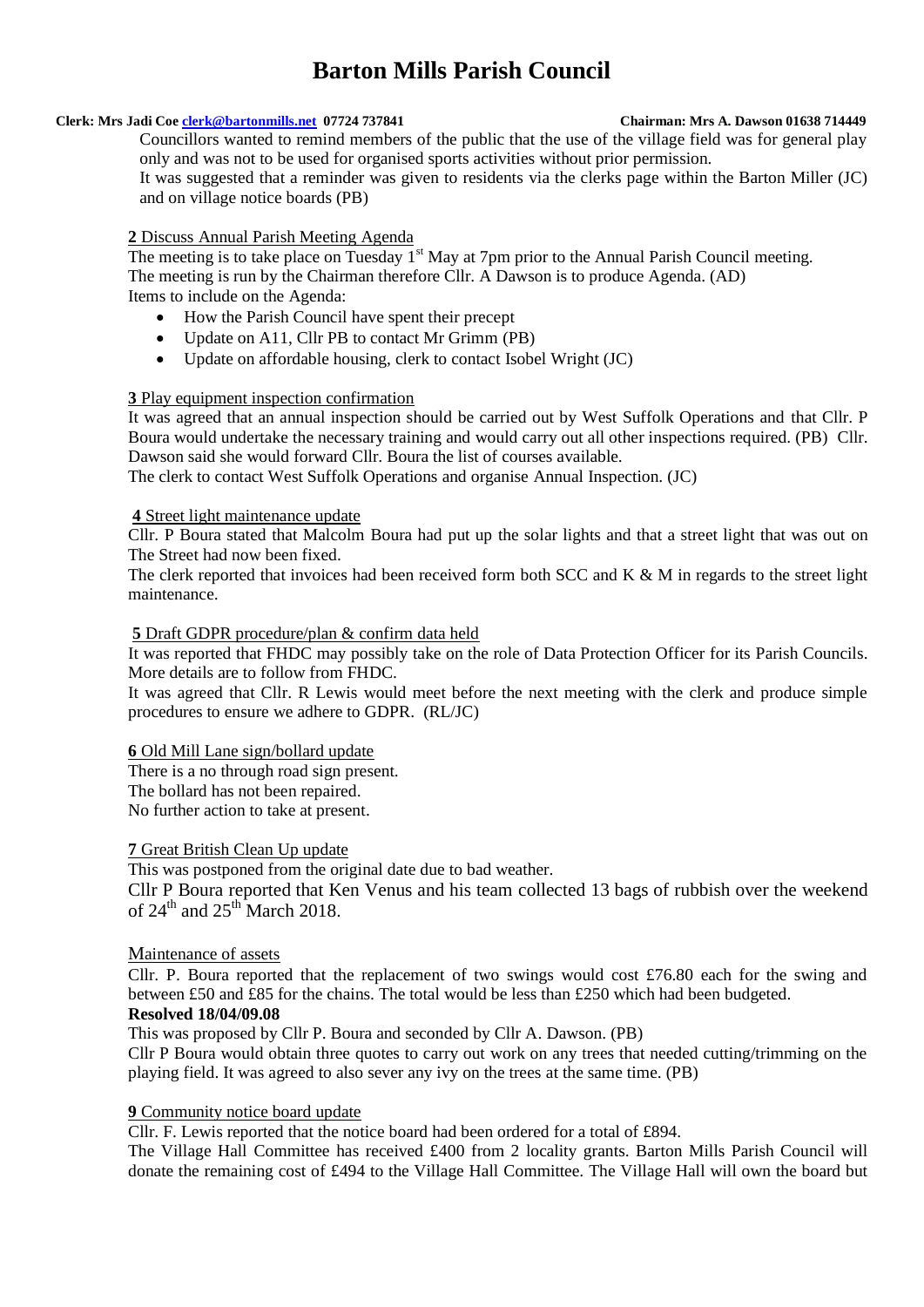# **Clerk: Mrs Jadi Coe clerk@bartonmills.net 07724 737841 Chairman: Mrs A. Dawson 01638 714449**

allow BMPC to use. It was agreed that the input VAT on the cost of the board could not be reclaimed as BMPC would not be purchasing the board only making a donation towards the cost.

### **10** Update on Peace Garden

The Village Hall has received a £500 locality grant for the work on the Peace Garden. It was agreed to ask Mr Ayres to invoice the Village Hall £500 and invoice the remaining cost to BMPC.

It was agreed a small tree should be present in the middle of the circular bed and to get a quote from Mr Cumber to stain/oil the oak posts. (PB)

#### **11** S.106 monies update (FHDC, Cllr Harvey)

It was reported there was no unallocated money that BMPC could apply for.

Cllr B. Harvey did report that the Parish is getting a new footpath and a zebra crossing on the Worlington Road from S106 monies.

#### **12** Fiveways Farm update

Cllr. B. Harvey had no update and the matter is to be included on next month's agenda

# **13** Affordable Housing update

It was agreed the clerk would email Isobel Wright and request information of how the purchase of land was progressing and what the next steps are. (JC)

### **14** Update on account for reserves

Cllr. A Dawson reported she was waiting for an appointment with Lloyds (AD)

#### **18/04/10 Finance & Policies**

**1** Parish Council Bank Balances and Reconciliation from list of Payments and Receipts. The bank balance and reconciliation of payments and receipts were presented to the Chair. The bank account as at  $20^{th}$  March 2018 had a balance of £22,453.83.

**2** Cheques for signing and approval and to authorise payment of outstanding invoices. The following cheques were approved and signed by Cllr. A Dawson and Cllr F. Lewis **Resolved 18/04/10.02**

| Chq No. | Payee          | <b>Detail</b>                    | <b>Amount</b> |
|---------|----------------|----------------------------------|---------------|
| 680     | Paragon        | Internet Hosting                 | £17.99        |
| 681     | <b>SALC</b>    | Payroll Service                  | £54.00        |
| 682     | <b>SCC</b>     | Lightning maintenance and energy | £3,435.38     |
| 683     | Mrs J Coe      | <b>Clerk Salary</b>              | £115.20       |
| 684     | <b>HMRC</b>    | PAYE and NI                      | £145.20       |
| 685     | Cllr P Boura   | <b>Expenses</b>                  | £56.47        |
| 686     | Mrs J Coe      | <b>Expenses</b>                  | £98.42        |
| 687     | <b>SALC</b>    | Clerk course                     | £26.40        |
| 688     | K & M Lighting | Lightning maintenance            | £15.98        |

### **18/04/11. Councillors' reports and items for future agendas**

**1**External meetings that Councillors may wish to report upon

Cllr. P Boura, Cllr. R. Lewis and Cllr. S. Mullender would like to attend LCPAS Understanding Planning Training Unit 2 which has been scheduled for Thursday 28th June 2018 at 7pm, in the Village Hall, Tuddenham. The clerk is to book places. (JC)

### **2** Councillors Reports

Cllr. P Boura to obtain three quotes for a set of five-aside goals for the playing fields. It was agreed BMPC would purchase the goals before the summer and ask the Burrell Trust for funding towards the cost at their next meeting in September 2018. (PB)